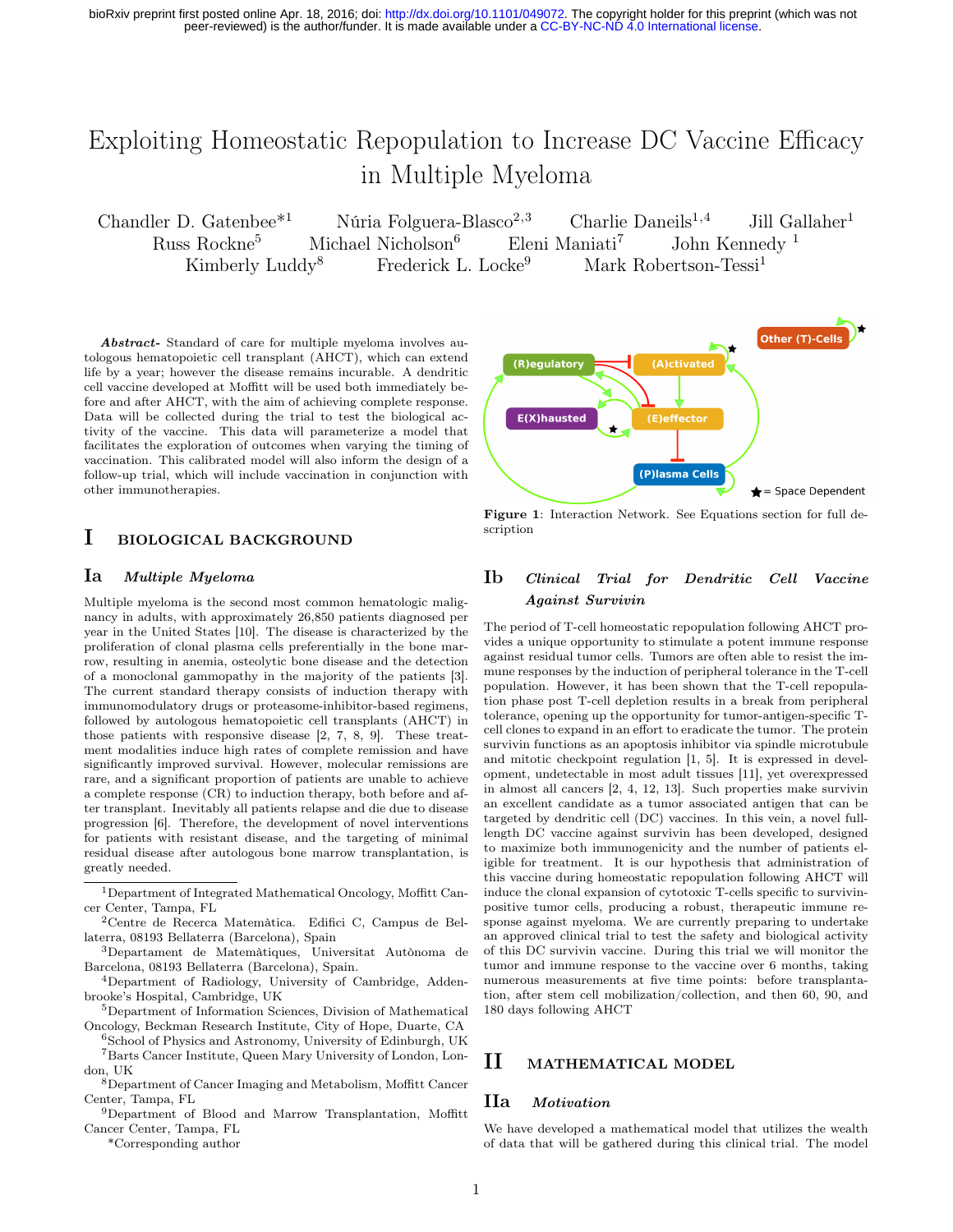will be parameterized using this data, and will then be used to inform the design of a follow-up trial, which will include additional immunotherapies. The goal of this model is thus twofold: 1) Determine the optimum time at which to administer the DC vaccine, so as to maximize the expansion of cytotoxic T-cells specific for survivin positive tumor cells; 2) Explore the impact of administering additional immunotherapies, such as anti-PD-L1 or anti-CTLA4, which may augment the efficacy of the survivin vaccine.

The immune system is a complex mix of many cell types. To be included in the model, cell types had to meet certain criteria. First, the interactions of the cells selected must be well characterized. Second, the number of each cell type must be clinically measureable. Third, the interactions must either play a direct role in homeostatic repopulation and/or be targetable by available therapies. Finally, all cells and interactions must come together to form a model capable of realistically recapitulating the dynamics of homeostatic repopulation. The requirement that the size of each cell population be measureable will be particularly important when simulating tumor growth and treatment using individual patient data. Fortunately, we have access to a number of methods that allow us to do just that: flow cytometry will be used to measure the number of regulatory T-cells and the overall T-cell category; nanostring measurements will determine the number of survivin-positive effector T-cells, exhausted T-cells, and activated T-cells; and M protein and light chain ratios will measure the number of tumor cells. Having data at multiple time points also gives us the ability accurately estimate many of the parameters in our model.

#### IIb Equations

We have built a preliminary mathematical model consisting of a set of ordinary differential equations (ODEs) to describe the tumor burden and the immune response. The current model is developed for the period of time immediately following transplantion of stem and immune cells in the clinical protocol, such that the T-cells and tumor cells are both repopulating the depleted microenvironment. The system of 6 ODEs considers the following cell populations: tumor burden  $(P)$ ; activated T-cells  $(A)$ ; effector T-cells  $(E)$ ; tolerized T-cells  $(X)$ ; regulatory T-cells  $(R)$ ; and overall T-cells  $(T)$ . The following system of ODEs was used as a preliminary model of the dendritic cell therapy.

1. 
$$
\overbrace{P = g_P P \left(1 - \frac{p}{c_P}\right)}^{\text{logistic growth}} - \overbrace{k_E E f_{PE}}^{\text{immune kill}}
$$

stimulated from memory by tumor plasma stimulated death

2. 
$$
\dot{A} = \left(1 + k_v\right) \alpha_M M f_{PM} f_{AR} + \left(g_A P f_{AR} - \delta_A A\right)
$$
  
development from *A* self and tumor stimulated

3. 
$$
\dot{E} = \overbrace{\alpha_A A f_{ER}} + \overbrace{(1 + k_v) g_E E f_{PE} f_{ER}} +
$$

\n reactivation  
\n DC driven escape from tolerance  
\n death  
\n
$$
s_XXS - s_REf_{RE} + \overbrace{k_vX}^{\text{development from }A} - \delta_EE
$$
\n

\n\n development from A transition to and from E  
\n 4. 
$$
\dot{X} = \overbrace{\alpha_A A^* f_{RE}}^{\text{development from }A} - s_XXS + s_REf_{RE} - k_vX - \delta_XX
$$
\n

\n\n stimulated by tumor burden  
\n stimulated by infinmutation  
\n death\n

5. 
$$
\dot{R} = \qquad \qquad \rho_P P \qquad + \qquad \qquad \rho_E E f_{hE} \qquad - \delta_R I
$$
  
logistic homeostasis  
6.  $\dot{T} = g_T T - \left(1 - \frac{T}{c_T}\right) - \delta_T T$ 

Memory cells  $(M)$  are a constant fraction of the total T-cell population  $(T)$ . The variable S is the available space in the T cell



Figure 2: Results from the model showing application of dendritic cell therapy at time points 10, 50, and 90 days post transplant (panels A-C respectively). Only the therapy at 50 days leads to immune control of the tumor. Panel D shows the optimum tumor control as a function of the day of the dendritic cell therapy application. The vertical axis measures the time at which the tumor reaches its minimum post-dendritic therapy level.

compartment, calculated as  $(1 - \frac{T}{T})$  $\frac{1}{c_T}$ ). The final term of Eqs. 2-6 represents the natural death of that compartment. The term  $(1 + k_v)$  represents the effect of the dendritic cell therapy. In all equations, the following shorthand is used:

$$
f_{BC} = \frac{B}{B+C}
$$

The tumor burden (Eq. 1) is increased by logistic growth (first term) and decreased through killing by the effector T-cells (second term). Activated T-cells (Eq. 2) are stimulated (first term) from memory cells by increased tumor burden; high Treg numbers suppress their stimulation and self proliferation (first and second term). Effector T-cells (Eq. 3) develop from the activated T-cells (first term) and through self proliferation based on tumor burden (second term). The third and fourth terms represent transition to and from the tolerized state, affected by space and Treg numbers. Dendritic cell therapy enhances the escape from tolerance (fifth term).

Tolerized T-cells (Eq. 4) are derived from activated T-cells when Treg numbers are high (first term). Terms 2-4 are the transition to and from the effector T-cell compartment. Tregs (Eq. 5) are promoted by the tumor burden (first term) and the amount of inflammation in the system (second term). The total T-cell compartment (Eq. 6) is modeled as logistic homeostasis. See Figure 1 for a schematic illustrating these interactions.

# III ILLUSTRATIVE RESULTS OF APPLICA-TION OF METHODS

death to stimulate a sufficient anti-tumor immune response. In panels A  ${\delta_R}$  and C, the vaccine was given too early (day 10) and too late (90), A sample result of our model's ability to simulate the effect of timing of the vaccine can be found in Figure 2. These simulations highlight the importance timing has on the ability of the vaccine respectively. In these cases, treatment fails because it misses the window of opportunity in which homeostatic repopulation can be exploited to increase expansion of survivin specific cytotoxic T-cells. Giving the vaccine too early will fail because there are an insufficient number of T-cells to stimulate, while administering it too late it will fail due to the return of peripheral tolerance. However, there is a sweet spot, where the T-cell population is neither too large nor too small, during which the vaccine will stimulate an immune